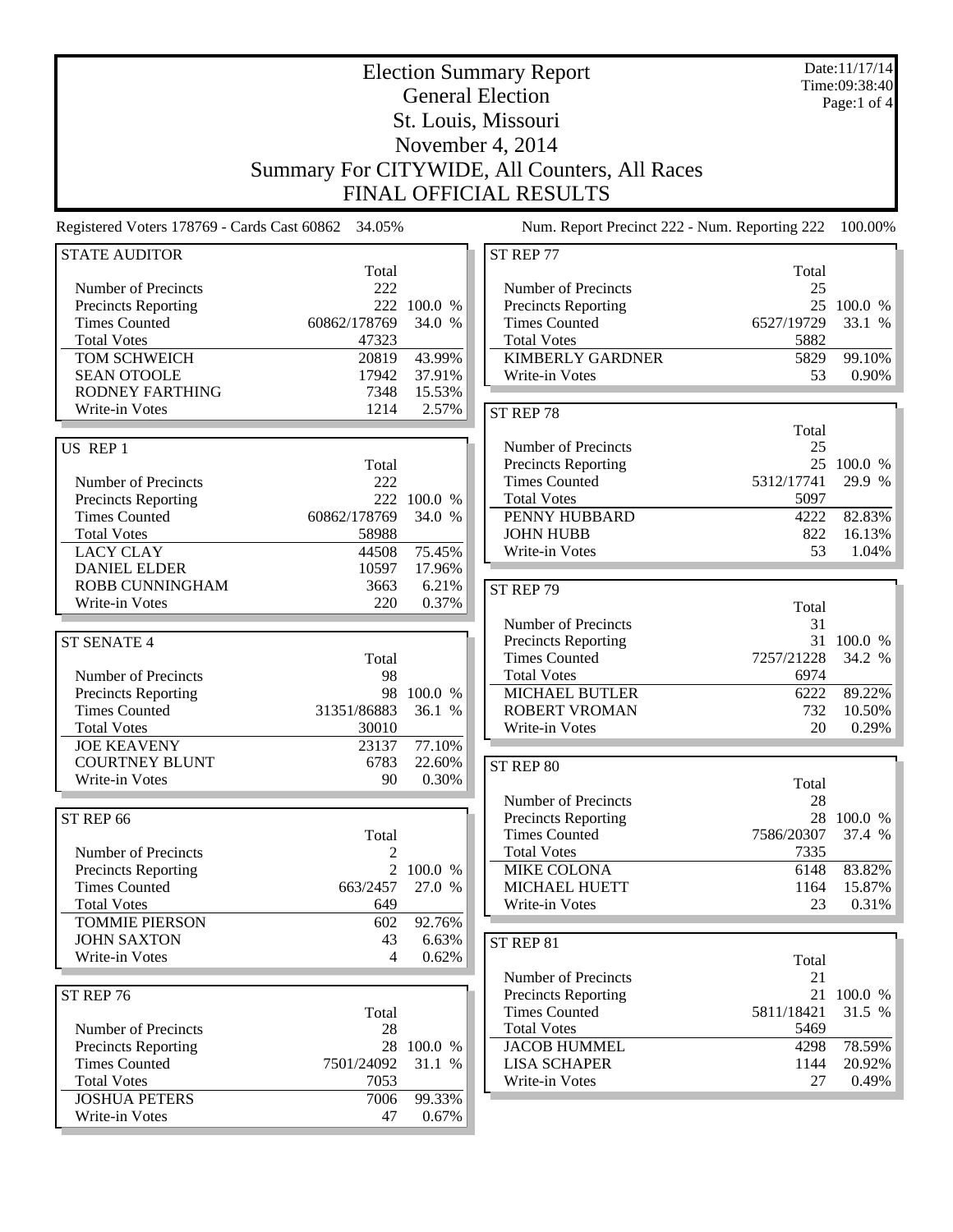| <b>Election Summary Report</b><br><b>General Election</b><br>St. Louis, Missouri                                                                                                      |                                                                  |                                                   |                                                                                                                                                                                           |                                                                        | Date:11/17/14<br>Time:09:38:40<br>Page:2 of 4                |  |
|---------------------------------------------------------------------------------------------------------------------------------------------------------------------------------------|------------------------------------------------------------------|---------------------------------------------------|-------------------------------------------------------------------------------------------------------------------------------------------------------------------------------------------|------------------------------------------------------------------------|--------------------------------------------------------------|--|
| November 4, 2014<br>Summary For CITYWIDE, All Counters, All Races<br><b>FINAL OFFICIAL RESULTS</b>                                                                                    |                                                                  |                                                   |                                                                                                                                                                                           |                                                                        |                                                              |  |
| Registered Voters 178769 - Cards Cast 60862 34.05%                                                                                                                                    |                                                                  |                                                   | Num. Report Precinct 222 - Num. Reporting 222                                                                                                                                             |                                                                        | 100.00%                                                      |  |
| ST REP 82                                                                                                                                                                             | Total                                                            |                                                   | <b>COLL OF REV</b>                                                                                                                                                                        | Total                                                                  |                                                              |  |
| Number of Precincts<br><b>Precincts Reporting</b><br><b>Times Counted</b><br><b>Total Votes</b><br><b>MICHELE KRATKY</b><br><b>JAKE KOEHR</b><br>Write-in Votes                       | 23<br>8912/22786<br>8608<br>6204<br>2375<br>29                   | 23 100.0 %<br>39.1 %<br>72.07%<br>27.59%<br>0.34% | Number of Precincts<br>Precincts Reporting<br><b>Times Counted</b><br><b>Total Votes</b><br><b>GREGORY FX DALY</b><br>Write-in Votes                                                      | 222<br>60862/178769<br>54361<br>53432<br>929                           | 222 100.0 %<br>34.0 %<br>98.29%<br>1.71%                     |  |
|                                                                                                                                                                                       |                                                                  |                                                   | LIC COLLECTOR                                                                                                                                                                             |                                                                        |                                                              |  |
| ST REP 83<br>Number of Precincts<br><b>Precincts Reporting</b><br><b>Times Counted</b><br><b>Total Votes</b><br><b>GINA MITTEN</b><br><b>JEREMY BUCKINGHAM</b><br><b>ANDREW BOLIN</b> | Total<br>7<br>2532/6724<br>2431<br>1649<br>632<br>145            | 7 100.0 %<br>37.7 %<br>67.83%<br>26.00%<br>5.96%  | Number of Precincts<br>Precincts Reporting<br><b>Times Counted</b><br><b>Total Votes</b><br><b>MAVIS THOMPSON</b><br>DON DE VIVO<br>Write-in Votes                                        | Total<br>222<br>60862/178769<br>56092<br>47054<br>8709<br>329          | 222 100.0 %<br>34.0 %<br>83.89%<br>15.53%<br>$0.59\%$        |  |
| Write-in Votes                                                                                                                                                                        | 5                                                                | 0.21%                                             | <b>REC OF DEEDS</b>                                                                                                                                                                       |                                                                        |                                                              |  |
| ST REP 84<br>Number of Precincts<br>Precincts Reporting<br><b>Times Counted</b><br><b>Total Votes</b><br><b>KARLA MAY</b><br>Write-in Votes                                           | Total<br>25<br>25<br>7390/20895<br>6579<br>6499<br>80            | 100.0 %<br>35.4 %<br>98.78%<br>1.22%              | Number of Precincts<br>Precincts Reporting<br><b>Times Counted</b><br><b>Total Votes</b><br><b>SHARON CARPENTER</b><br><b>ERIK SHELQUIST</b><br><b>JENNIFER FLORIDA</b><br>Write-in Votes | Total<br>222<br>60862/178769<br>58919<br>36073<br>6775<br>15946<br>125 | 222 100.0 %<br>34.0 %<br>61.22%<br>11.50%<br>27.06%<br>0.21% |  |
| ST REP 91                                                                                                                                                                             |                                                                  |                                                   | <b>LAURA STITH</b>                                                                                                                                                                        |                                                                        |                                                              |  |
| Number of Precincts<br><b>Precincts Reporting</b><br><b>Times Counted</b><br><b>Total Votes</b><br><b>JEANNE KIRKTON</b><br><b>MICHAEL PETERS</b><br>Write-in Votes                   | Total<br>2<br>$\overline{2}$<br>255/696<br>246<br>153<br>92<br>1 | 100.0 %<br>36.6 %<br>62.20%<br>37.40%<br>0.41%    | Number of Precincts<br><b>Precincts Reporting</b><br><b>Times Counted</b><br><b>Total Votes</b><br><b>YES</b><br>NO                                                                       | Total<br>222<br>222<br>60862/178769<br>51849<br>35684<br>16165         | 100.0 %<br>34.0 %<br>68.82%<br>31.18%                        |  |
| ST REP 93                                                                                                                                                                             |                                                                  |                                                   | PAUL WILSON                                                                                                                                                                               | Total                                                                  |                                                              |  |
| Number of Precincts<br><b>Precincts Reporting</b><br><b>Times Counted</b><br><b>Total Votes</b><br><b>BOB BURNS</b>                                                                   | Total<br>5<br>5<br>1116/3693<br>1062<br>697                      | 100.0 %<br>30.2 %<br>65.63%                       | Number of Precincts<br>Precincts Reporting<br><b>Times Counted</b><br><b>Total Votes</b><br><b>YES</b><br>NO                                                                              | 222<br>60862/178769<br>51113<br>32829<br>18284                         | 222 100.0 %<br>34.0 %<br>64.23%<br>35.77%                    |  |
| <b>GARRETT MEES</b><br>Write-in Votes                                                                                                                                                 | 364<br>1                                                         | 34.27%<br>0.09%                                   |                                                                                                                                                                                           |                                                                        |                                                              |  |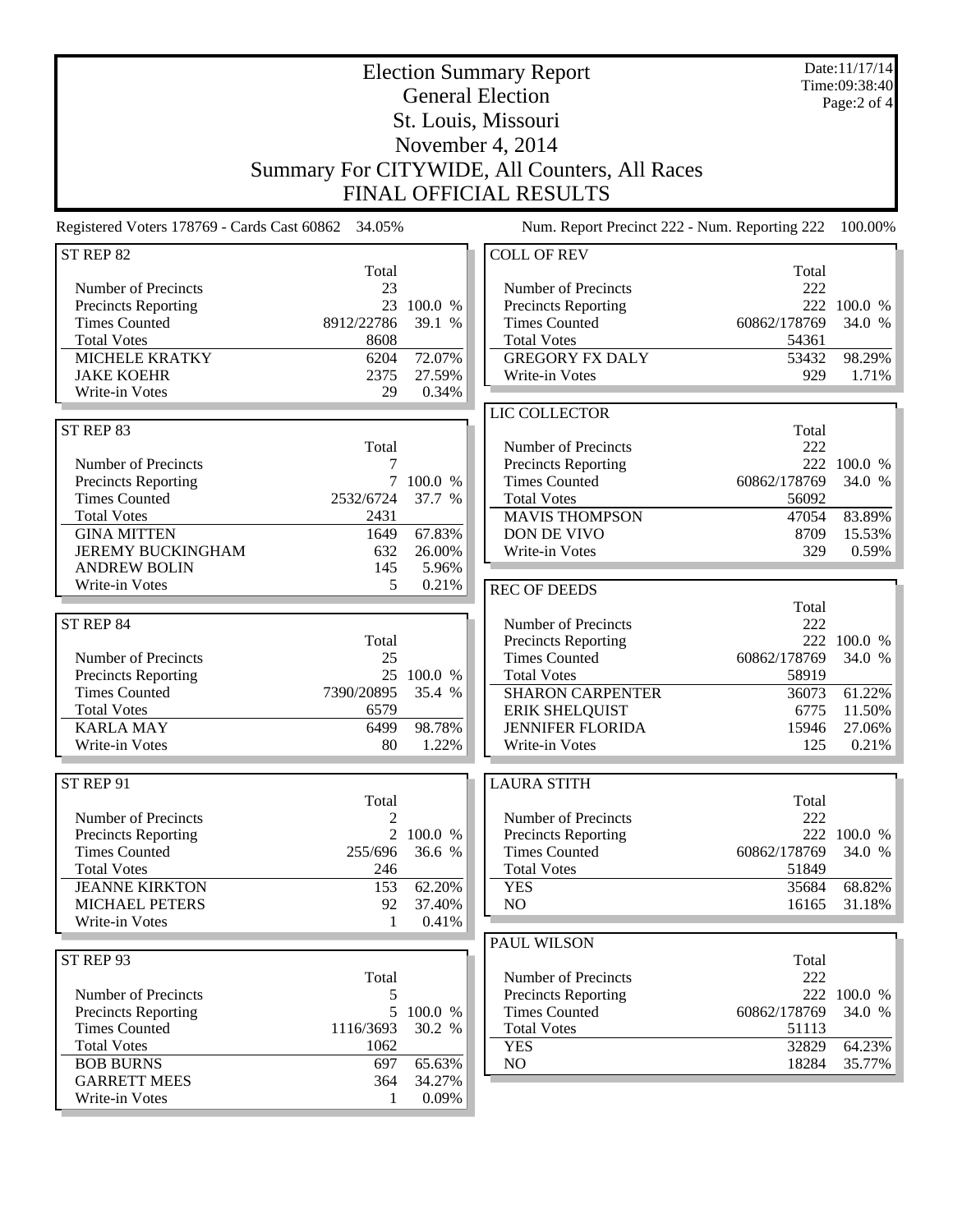| <b>Election Summary Report</b><br><b>General Election</b> |                |             |                                               | Date:11/17/14<br>Time:09:38:40<br>Page: 3 of 4 |             |  |
|-----------------------------------------------------------|----------------|-------------|-----------------------------------------------|------------------------------------------------|-------------|--|
| St. Louis, Missouri                                       |                |             |                                               |                                                |             |  |
| November 4, 2014                                          |                |             |                                               |                                                |             |  |
| Summary For CITYWIDE, All Counters, All Races             |                |             |                                               |                                                |             |  |
| <b>FINAL OFFICIAL RESULTS</b>                             |                |             |                                               |                                                |             |  |
| Registered Voters 178769 - Cards Cast 60862 34.05%        |                |             | Num. Report Precinct 222 - Num. Reporting 222 |                                                | 100.00%     |  |
| ANGELA QUIGLESS                                           | Total          |             | MICHAEL STELZER                               | Total                                          |             |  |
| Number of Precincts                                       | 222            |             | Number of Precincts                           | 222                                            |             |  |
| <b>Precincts Reporting</b>                                | 222            | 100.0 %     | Precincts Reporting                           | 222                                            | 100.0 %     |  |
| <b>Times Counted</b>                                      | 60862/178769   | 34.0 %      | <b>Times Counted</b>                          | 60862/178769                                   | 34.0 %      |  |
| <b>Total Votes</b>                                        | 52039          |             | <b>Total Votes</b>                            | 50082                                          |             |  |
| <b>YES</b>                                                | 36840          | 70.79%      | <b>YES</b>                                    | 31884                                          | 63.66%      |  |
| N <sub>O</sub>                                            | 15199          | 29.21%      | N <sub>O</sub>                                | 18198                                          | 36.34%      |  |
| <b>LISA VAN AMBURG</b>                                    |                |             | <b>STEVEN OHMER</b>                           |                                                |             |  |
|                                                           | Total          |             |                                               | Total                                          |             |  |
| Number of Precincts                                       | 222            |             | Number of Precincts                           | 222                                            |             |  |
| Precincts Reporting                                       |                | 222 100.0 % | Precincts Reporting                           |                                                | 222 100.0 % |  |
| <b>Times Counted</b>                                      | 60862/178769   | 34.0 %      | <b>Times Counted</b>                          | 60862/178769                                   | 34.0 %      |  |
| <b>Total Votes</b><br><b>YES</b>                          | 51046<br>34875 | 68.32%      | <b>Total Votes</b><br><b>YES</b>              | 50098<br>32365                                 | 64.60%      |  |
| N <sub>O</sub>                                            | 16171          | 31.68%      | N <sub>O</sub>                                | 17733                                          | 35.40%      |  |
|                                                           |                |             |                                               |                                                |             |  |
| <b>DAVID DOWD</b>                                         |                |             | <b>ELIZABETH HOGAN</b>                        |                                                |             |  |
| Number of Precincts                                       | Total<br>222   |             | Number of Precincts                           | Total<br>222                                   |             |  |
| Precincts Reporting                                       |                | 222 100.0 % | Precincts Reporting                           |                                                | 222 100.0 % |  |
| <b>Times Counted</b>                                      | 60862/178769   | 34.0 %      | <b>Times Counted</b>                          | 60862/178769                                   | 34.0 %      |  |
| <b>Total Votes</b>                                        | 51476          |             | <b>Total Votes</b>                            | 50191                                          |             |  |
| <b>YES</b>                                                | 34814          | 67.63%      | <b>YES</b>                                    | 34681                                          | 69.10%      |  |
| NO                                                        | 16662          | 32.37%      | NO                                            | 15510                                          | 30.90%      |  |
| <b>JULIAN BUSH</b>                                        |                |             | <b>TIMOTHY WILSON</b>                         |                                                |             |  |
|                                                           | Total          |             |                                               | Total                                          |             |  |
| Number of Precincts<br><b>Precincts Reporting</b>         | 222<br>222     | 100.0 %     | Number of Precincts<br>Precincts Reporting    | 222<br>222                                     | 100.0 %     |  |
| <b>Times Counted</b>                                      | 60862/178769   | 34.0 %      | <b>Times Counted</b>                          | 60862/178769                                   | 34.0 %      |  |
| <b>Total Votes</b>                                        | 50360          |             | <b>Total Votes</b>                            | 50002                                          |             |  |
| <b>YES</b>                                                | 32532          | 64.60%      | <b>YES</b>                                    | 33230                                          | 66.46%      |  |
| NO                                                        | 17828          | 35.40%      | NO                                            | 16772                                          | 33.54%      |  |
| <b>JOHN RILEY</b>                                         |                |             | PAULA BRYANT                                  |                                                |             |  |
|                                                           | Total          |             |                                               | Total                                          |             |  |
| Number of Precincts                                       | 222            |             | Number of Precincts                           | 222                                            |             |  |
| <b>Precincts Reporting</b>                                |                | 222 100.0 % | <b>Precincts Reporting</b>                    |                                                | 222 100.0 % |  |
| <b>Times Counted</b>                                      | 60862/178769   | 34.0 %      | <b>Times Counted</b>                          | 60862/178769                                   | 34.0 %      |  |
| <b>Total Votes</b>                                        | 50060          |             | <b>Total Votes</b>                            | 50379                                          |             |  |
| <b>YES</b><br>NO                                          | 32682<br>17378 | 65.29%      | <b>YES</b><br>NO                              | 35284                                          | 70.04%      |  |
|                                                           |                | 34.71%      |                                               | 15095                                          | 29.96%      |  |